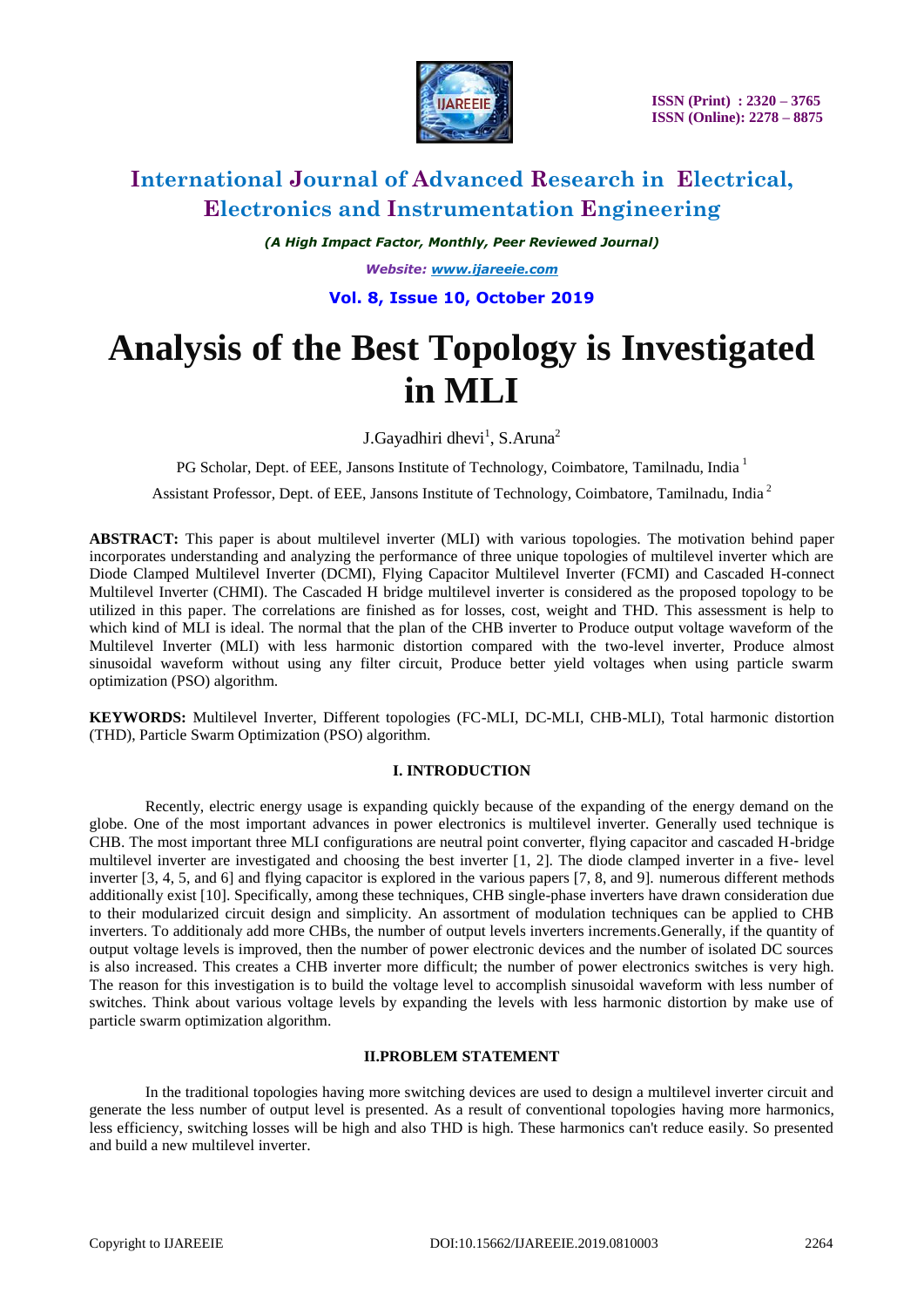

*(A High Impact Factor, Monthly, Peer Reviewed Journal)*

*Website: [www.ijareeie.com](http://www.ijareeie.com/)*

### **Vol. 8, Issue 10, October 2019**

#### **III.TOPOLOGIES OF MLI**

The multilevel inverters contain a group of power switching devices and voltage sources. Since it is fit to make yield voltage waveforms with a better harmonic range and achieve higher voltages levels with a limited switching device.



Figure.1. Topology for multilevel inverter

The category of multilevel inverter topologies is exposed in certain below figure 1. There are three major categories they are diode-clamped (neutral-clamped), capacitor clamped (flying capacitors), and cascaded H bridge inverter.

#### **A.DIODE CLAMPED MULTILEVEL INVERTER**

The primary idea of this inverter is to use diodes to limit the power electronics devices voltage stress. The voltage over every capacitor and each switch is  $V_{dc}$ . 5-level diode clamped multilevel inverter appears in figure 2a. Diode clamped multilevel inverter is also called as neutral-point clamped (NPC-MLI) inverter. In a 5-level diode clamped inverter, to calculate the number of switches, diodes and capacitors are using formulas.

For five-level inverter m=5, the Number of switches is  $2(m-1) = 8$ , Number of diodes is  $(m-1)$   $(m-2) = 12$ , Number of capacitors is  $(m-1) = 4$ .



Figure 2.a A 5 level DC-MLI

As it tends to be seen in Table.1 the greatest yield voltage it is half of the DC source. It is a disadvantage of the diode clamped multilevel inverter. This issue can be made clear by using a two times voltage source or cascading two diode clamped multilevel inverters. The switching angles must be determined so that the THD of the output voltage becomes as low as could be expected under the conditions. In this approach, the lower order harmonics can be reduced by select considered switching angles. An m level inverter needs (m-1) voltage sources, 2(m-1) switching devices and (m-1) (m-2) diodes.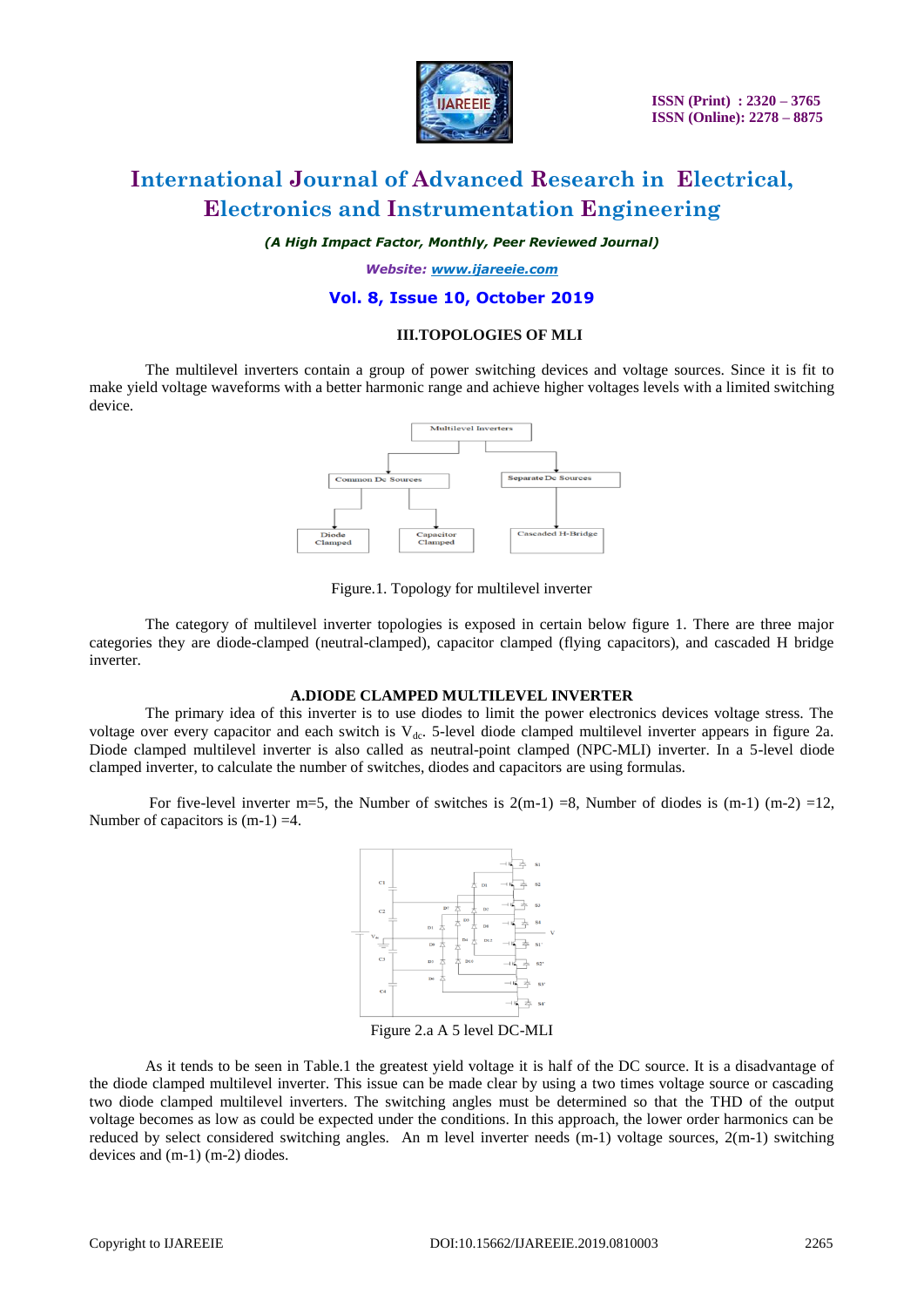

*(A High Impact Factor, Monthly, Peer Reviewed Journal)*

*Website: [www.ijareeie.com](http://www.ijareeie.com/)*

### **Vol. 8, Issue 10, October 2019**

| Vout        | $S_1$ | $S_2$ | $S_3$ | $S_4$ | $S_1$<br>, | $S_2$ | $S_3$ | $S_4$ |
|-------------|-------|-------|-------|-------|------------|-------|-------|-------|
| $V_{dc}$    |       |       |       |       |            |       |       |       |
| $3V_{dc}/4$ |       |       |       |       |            |       |       |       |
| $V_{dc}/2$  |       |       |       |       |            |       |       |       |
| $V_{dc}$ /4 |       |       |       |       |            |       |       |       |
|             |       |       |       |       |            |       |       |       |

Table.1. Switching pattern for diode clamped MLI

In this method, the lower order harmonics can be eliminated by choosing calculated switching angles. In case to have  $V_{dc}$  is the output, the switches S1 to S4 should conduct simultaneously. For every voltage levels four switches should perform.

#### **B.FLYING CAPACITOR MULTILEVEL INVERTERS**

Flying capacitor multilevel inverter is also called as capacitor clamped (CC-MLI) inverter. This inverter employs capacitors to limit the voltage of the power electronic devices. The design of the flying capacitor multilevel inverter resembles a diode clamped multilevel inverter except that capacitors are utilized to separate the input DC voltage. The voltage over every capacitor and each switch is  $V_{dc}$ . Five- level flying capacitor multilevel inverter has appeared in figure 2b. For a 5-level flying capacitor multilevel inverter, m=5. The Number of switches is  $2(m-1) = 8$ , Number of capacitors is (m-1) (m-2)/2=6. This strategy is equivalent to the diode clamped inverter.

The switching conditions of this inverter are resembled in the diode clamped multilevel inverter. It implies that for each yield voltage level 4 switches should be on. Table.2 shows the switching condition for a 5-level flying capacitor clamped multilevel inverter.



Figure 2.b A 5 level FC-MLI

Five- level flying capacitor multilevel inverter has appeared in figure 2b. There are 8 switches are used.

| Vout            | $S_1$ | $S_2$ | $S_3$ | $S_4$ | $S_4$ | $S_3$            | $S_2$ | $S_1$ |
|-----------------|-------|-------|-------|-------|-------|------------------|-------|-------|
| $V_{\text{dc}}$ |       |       |       |       | 0     | 0                |       |       |
| $3V_{dc}/4$     |       |       |       | 0     |       | $\left( \right)$ |       |       |
| $V_{dc}/2$      |       |       |       | 0     |       |                  |       |       |
| $V_{dc}/4$      |       | 0     | 0     | 0     |       |                  |       |       |
|                 |       |       |       |       |       |                  |       |       |

Table2. Switching pattern for capacitor clamped MLI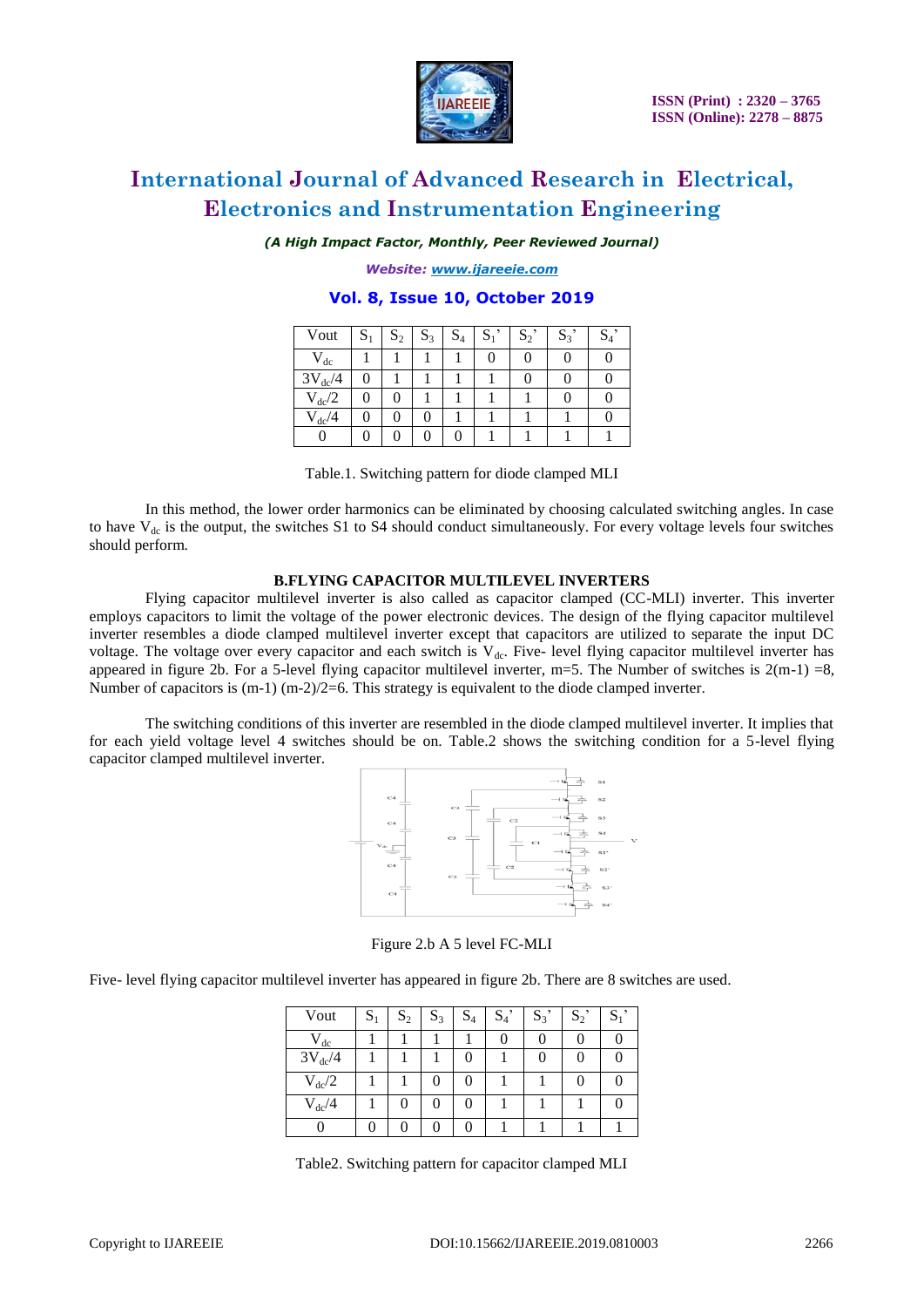

*(A High Impact Factor, Monthly, Peer Reviewed Journal)*

*Website: [www.ijareeie.com](http://www.ijareeie.com/)*

### **Vol. 8, Issue 10, October 2019**

The switching angles similar to the diode clamped multilevel inverter supposed to be calculated in such a way that the THD of the output voltage becomes as low as possible. An m level inverter needs (m-1) voltage sources, 2(m-1) switching devices, (m-1) (m-2)/2 clamping capacitor.

### **C.CASCADED H-BRIDGE MULTILEVEL INVERTER**

Figure. 2c shows a five-level cascaded H-bridge multilevel inverter. This inverter contains the two H bridge inverters that are coupled in cascade.



Figure 2.c A 5 level CHB-MLI

For a 5-level cascaded H-bridge multilevel inverter having 8 switches is required. The idea of this inverter is to interfacing H-connect inverters in series to get a sinusoidal output voltage. The number of yield voltage level is 2m+1, where m is the number of cells.

| Vo           | $S_1$ | $S_2$ | $S_3$ | $S_4$ | $S_5$ | $S_6$ | $S_7$ | $\mathbf{S}_8$ |
|--------------|-------|-------|-------|-------|-------|-------|-------|----------------|
| $V_{dc}/2$   |       |       | 0     |       | 0     |       |       |                |
| $\rm V_{dc}$ |       |       |       |       |       |       |       |                |
|              |       |       |       |       | 0     |       |       |                |
| $-V_{dc}/2$  |       | 0     |       |       | 0     |       |       |                |
| $-V_{dc}$    | 0     | 0     |       |       | 0     | 0     |       |                |

Table.3. a switching pattern for cascaded H-bridge MLI.

A multilevel inverter can be consist of a power electronics device that can generate a staircase waveform. In five-level outputs are  $V_{dc}$ ,  $2V_{dc}$ , 0,  $-V_{dc}$  and  $-2V_{dc}$  is shown in the below diagram. It produces the generalized stepped waveform is also shown below in figure3.

| <b>MLI</b> Topology          | <b>DCMLI</b> | <b>FCMLI</b>   | `CMLI     |
|------------------------------|--------------|----------------|-----------|
| Power semiconductor switches | $2(m-1)$     | $2(m-1)$       | $2(m-1)$  |
| <b>Clamping Diodes</b>       | $(m-1)(m-2)$ |                |           |
| <b>Clamping Capacitors</b>   |              | $(m-1)(m-2)/2$ |           |
| DC Bus capacitors            | $(m-1)$      | $(m-1)$        | $(m-1)/2$ |
| %THD level                   | High         | Average        | small     |
| <b>Output Voltage levels</b> |              |                |           |

| Table.4. Comparison of the multilevel inverter topology |  |  |
|---------------------------------------------------------|--|--|
|                                                         |  |  |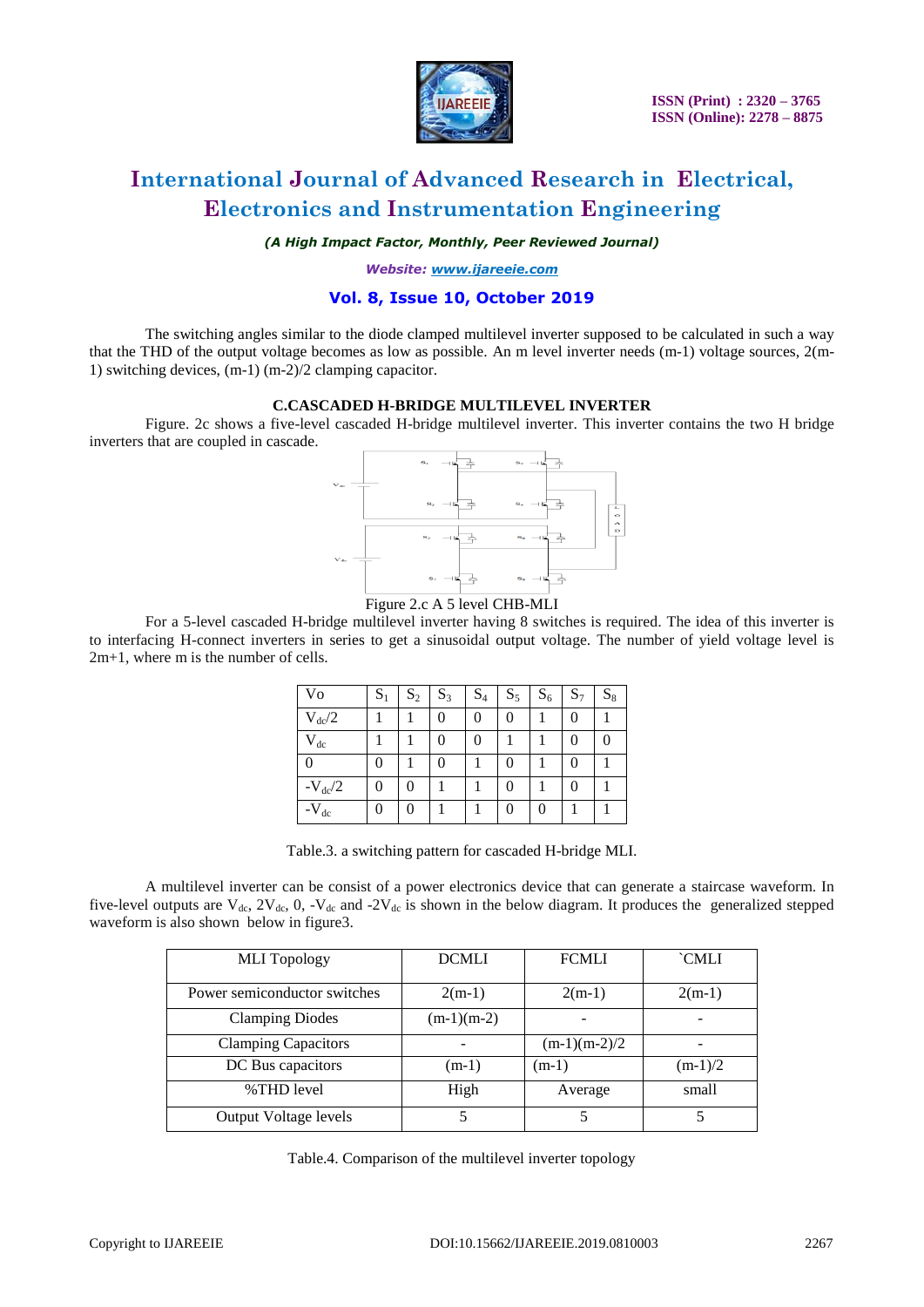

*(A High Impact Factor, Monthly, Peer Reviewed Journal)*

*Website: [www.ijareeie.com](http://www.ijareeie.com/)*

**Vol. 8, Issue 10, October 2019**



Figure.3. Five level output waveform

An m level cascaded H-bridge inverter requires 2(m-1) switching device where m is the number of the output voltage level. Each level of the full-bridge converter comprises four switches. For instance, by turning ON S1 and S4, yield +Vdc, Turing ON S2 and S3, yields -Vdc. Turning OFF all switches yields Vdc=0.

### **IV.MATLAB MODEL AND RESULT**

In the result for the five level diode clamped, clamping capacitor and cascaded inverter is shown in given below figure. The result and FFT analysis for diode clamped inverter is shown in figure 4 and 5.

| $-1$  | the control of the control of the control of                                                                    |  |  |  |
|-------|-----------------------------------------------------------------------------------------------------------------|--|--|--|
|       |                                                                                                                 |  |  |  |
| $-1$  |                                                                                                                 |  |  |  |
|       |                                                                                                                 |  |  |  |
|       |                                                                                                                 |  |  |  |
| i     |                                                                                                                 |  |  |  |
|       |                                                                                                                 |  |  |  |
|       |                                                                                                                 |  |  |  |
| and 1 |                                                                                                                 |  |  |  |
| and 1 |                                                                                                                 |  |  |  |
|       |                                                                                                                 |  |  |  |
|       | the contract of the contract of the contract of the contract of the contract of the contract of the contract of |  |  |  |

Figure.4. Five level output waveform for DC-MLI

The MALTAB simulation result for five-level diode clamped multilevel inverter is shown in above diagram. The output voltage is shown in figure 4.



Figure.5. FFT analysis of diode clamped inverter

The result and FFT analysis for diode clamped inverter is shown figure 5. The harmonic level is 42.86%.



Figure.6. Five level output waveform for FC-MLI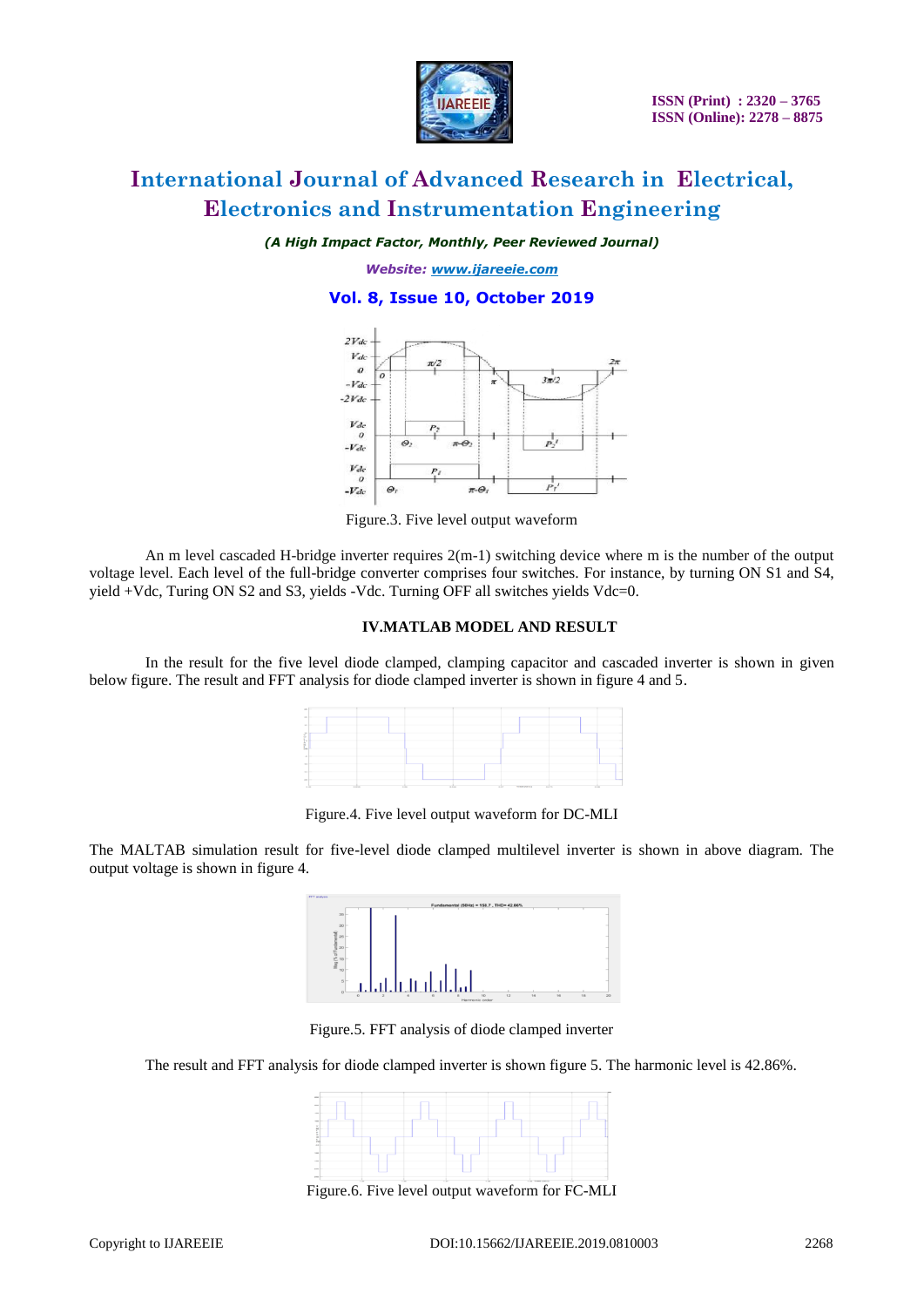

*(A High Impact Factor, Monthly, Peer Reviewed Journal)*

*Website: [www.ijareeie.com](http://www.ijareeie.com/)*

**Vol. 8, Issue 10, October 2019**

Figure.6. Shown in the output voltage for using MALTAB simulation result for five-level clamping capacitor is shown in above diagram.



Figure.7. FFT analysis of clamping capacitor inverter

FFT analysis of output voltage for FC-MLI is shown in the figure 7. The harmonic level is 29.92%. The clamping capacitor is having less harmonic with compared to the diode clamped inverter.

The MATLAB simulation model for two cascaded H bridge inverter is connected in parallel it is shown in below figure 8.



Figure.8. MATLAB model for CHB-MLI

The result and FFT analysis for clamping capacitor inverter is shown in the figure 9 and 10. The percentage of the THD for diode clamped, flying capacitor and cascaded inverter of five-level is shown in the figure 5, 7, and 10. The comparison for different topology of multilevel inverter is shown in below table 5.



Figure.9. Five level output waveform for CHB-MLI

Figure.9. Shown in the output voltage for using MALTAB simulation result for five-level cascaded h bridge inverter is shown in above diagram.



Figure.10.FFT analysis of diode clamped inverter